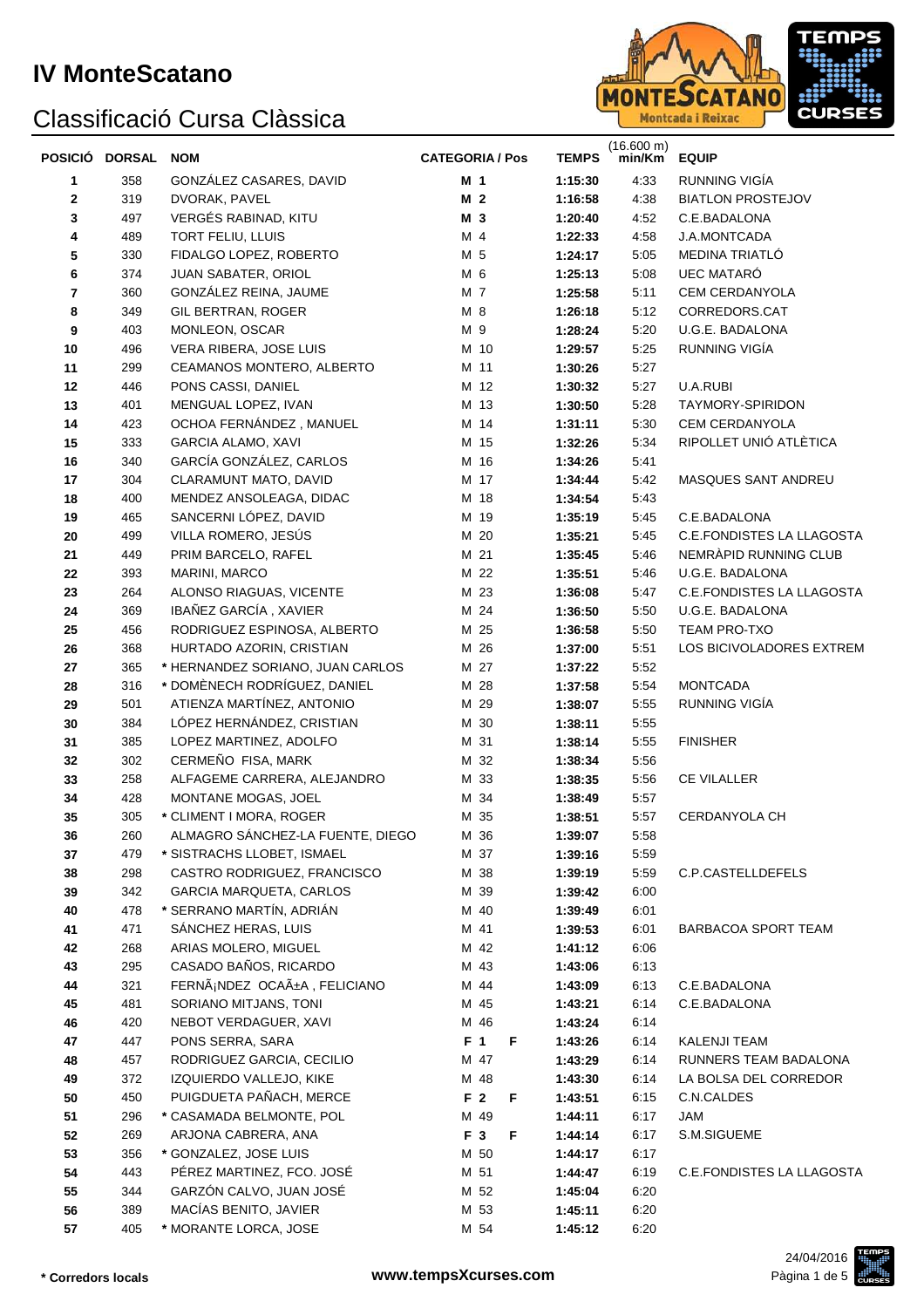

| POSICIÓ DORSAL NOM |     |                                  | <b>CATEGORIA / Pos</b> |       |     |   | <b>TEMPS</b> | (16.600 m)<br>min/Km EQUIP |                                  |
|--------------------|-----|----------------------------------|------------------------|-------|-----|---|--------------|----------------------------|----------------------------------|
| 58                 | 265 | * ALVAREZ VAZQUEZ, JOSE          |                        | M 55  |     |   | 1:45:20      | 6:21                       |                                  |
| 59                 | 480 | SOLER FIGUERAS, JORDI            |                        | M 56  |     |   | 1:45:22      | 6:21                       | CORREDORS.CAT                    |
| 60                 | 490 | TRAVE MARTINEZ, JUAN             |                        | M 57  |     |   | 1:45:45      | 6:22                       | SLOP.CAT SABADELL                |
| 61                 | 466 | * SÁNCHEZ ANDRÉS, DAVID          |                        | M 58  |     |   | 1:46:41      | 6:26                       | JAM                              |
| 62                 | 454 | RECA NAVARRETE, LOLI             |                        | F 4   |     | F | 1:46:48      | 6:26                       | RUNNING VIGÍA                    |
| 63                 | 287 | CANALDA GARCIA, ABEL             |                        | M 59  |     |   | 1:47:45      | 6:29                       | <b>DUETTRI</b>                   |
| 64                 | 366 | * HERRANZ PEREZ, ALBERT          |                        | M 60  |     |   | 1:47:46      | 6:30                       |                                  |
| 65                 | 398 | MATEO FARRÉ, MARC                |                        | M 61  |     |   | 1:47:49      | 6:30                       | ANDRERUNNERS                     |
| 66                 | 500 | VILLASCLARAS RODRIGUEZ, BENJAMIN |                        | M 62  |     |   | 1:48:16      | 6:31                       |                                  |
| 67                 | 387 | LUGO GUTIÉRREZ, FRANCESC         |                        | M 63  |     |   | 1:48:21      | 6:32                       | MEDINA TRIATLÓ                   |
| 68                 | 470 | SANCHEZ DOMINGUEZ, RAFAEL        |                        | M 64  |     |   | 1:48:22      | 6:32                       |                                  |
| 69                 | 415 | MUÑOZ ALCÁZAR, JUAN              |                        | M 65  |     |   | 1:48:28      | 6:32                       | RIPOLLET UNIÓ ATLÈTICA           |
| 70                 | 328 | FERNÁNDEZ RUIZ, LLUÍS            |                        | M 66  |     |   | 1:48:39      | 6:33                       | C.E. MONTORNÈS                   |
| 71                 | 329 | FERNANDEZ TORRES, DANIEL         |                        | M 67  |     |   | 1:48:42      | 6:33                       |                                  |
| 72                 | 419 | NAVARRO MONTERO, XISCU           |                        | M 68  |     |   | 1:48:55      | 6:34                       |                                  |
| 73                 | 357 | GONZÁLEZ CAÑADAS, FRANCIS        |                        | M 69  |     |   | 1:49:00      | 6:34                       |                                  |
| 74                 | 273 | BARÓN BAZ, OSKAR                 |                        | M 70  |     |   | 1:49:08      | 6:34                       | <b>AEC</b>                       |
| 75                 | 492 | * UBEDA GUIRADO, ANTON           |                        | M 71  |     |   | 1:49:08      | 6:34                       |                                  |
| 76                 | 435 | PEICASAT RODRIGUEZ, CRISTINA     |                        | F 5   |     | F | 1:49:13      | 6:35                       | <b>C.E.FONDISTES LA LLAGOSTA</b> |
| 77                 | 262 | ALONSO LANCHARRO, OSCAR          |                        | M 72  |     |   | 1:49:13      | 6:35                       | <b>BICIVOLADORES EXTREM</b>      |
| 78                 | 376 | JURADO ARIAS, ALEX               |                        | M 73  |     |   | 1:49:40      | 6:36                       |                                  |
| 79                 | 254 | * ALBUJAR MENDOZA, ADRIEL        |                        | M 74  |     |   | 1:49:45      | 6:37                       |                                  |
| 80                 | 354 | GÓMEZ RODRÍGUEZ, EVA             |                        | F 6   |     | F | 1:50:00      | 6:38                       |                                  |
| 81                 | 432 | PARRA GARCIA, JOSE LUIS          |                        | M 75  |     |   | 1:50:16      | 6:39                       |                                  |
| 82                 | 411 | MORENO SOLER, ARIANA             |                        | F 7   |     | F | 1:50:17      | 6:39                       | RUNNING VIGÍA                    |
| 83                 | 259 | ALFONSO RODRIGUEZ, VICTOR        |                        | M 76  |     |   | 1:50:22      | 6:39                       |                                  |
| 84                 | 459 | RODRÍGUEZ PRADAS, JUAN           |                        | M 77  |     |   | 1:50:30      | 6:39                       | CERDANYOLA CH                    |
| 85                 | 494 | VELA VALLE, FERNANDO             |                        | M 78  |     |   | 1:50:55      | 6:41                       | <b>RAMONRUNNERS</b>              |
| 86                 | 289 | * CANO MORATO, SANTIAGO          |                        | M 79  |     |   | 1:51:14      | 6:42                       |                                  |
| 87                 | 473 | * SANCHEZ YELAMO, IVAN           |                        | M 80  |     |   | 1:51:14      | 6:42                       |                                  |
| 88                 | 283 | CALPE LIZANDRA, MANEL            |                        | M 81  |     |   | 1:51:26      | 6:43                       | <b>CARRIL RUNNERS TEAM</b>       |
| 89                 | 416 | MUÑOZ LOPEZ, RAFA                |                        | M 82  |     |   | 1:51:34      | 6:43                       |                                  |
| 90                 | 461 | * ROMÁN FERNÁNDEZ, DANIEL        |                        | M 83  |     |   | 1:52:14      | 6:46                       |                                  |
| 91                 | 440 | PEREZ CANTERO, ADRIAN A          |                        | M 84  |     |   | 1:52:20      | 6:46                       | <b>CARRIL RUNNERS TEAM</b>       |
| 92                 | 491 | TUTUSAUS BALADA, ISAAC           |                        | M 85  |     |   | 1:52:22      | 6:46                       |                                  |
| 93                 | 414 | MOYANO PALENCIANO, ANTONIO       |                        | M 86  |     |   | 1:52:24      | 6:46                       | RAMONRUNNERS                     |
| 94                 | 427 | ORTIZ CATALÀ, CARLES             |                        | M 87  |     |   | 1:52:46      | 6:48                       | <b>C.A.NOU BARRIS</b>            |
| 95                 | 426 | ORDÓÑEZ GUERRERO, MIGUEL         |                        | M 88  |     |   | 1:52:46      | 6:48                       |                                  |
| 96                 | 291 | * CARMONA MAGAÑA, SERGIO         |                        | M 89  |     |   | 1:52:47      | 6:48                       |                                  |
| 97                 | 322 | FERNANDEZ CABANILLAS, NICO       |                        | M 90  |     |   | 1:53:03      | 6:49                       | CERDANYOLA CH                    |
| 98                 | 275 | BAYÓ, GLÒRIA                     |                        | F 8   |     | F | 1:53:05      | 6:49                       | PEDALA.CAT                       |
| 99                 | 339 | GARCÍA GONZÁLEZ, FRANCISCO JOSÉ  |                        | M 91  |     |   | 1:53:06      | 6:49                       | <b>DUETTRI</b>                   |
| 100                | 421 | NICASIO, GILBERT                 |                        | M 92  |     |   | 1:53:40      | 6:51                       | RUNNING VIGÍA                    |
| 101                | 353 | GÓMEZ BALLESTA, ÁLEX             |                        | M 93  |     |   | 1:53:41      | 6:51                       | RUNNING VIGÍA                    |
| 102                | 373 | JIMENEZ LUNA, DAVID              |                        | M 94  |     |   | 1:53:46      | 6:51                       |                                  |
| 103                | 363 | GUIJARRO DE MIGUEL, EVARISTO     |                        | M 95  |     |   | 1:54:08      | 6:53                       |                                  |
| 104                | 453 | REBOLO VALIÑO, JUAN CARLOS       |                        | M 96  |     |   | 1:54:20      | 6.53                       | RUNNING VIGÍA                    |
| 105                | 380 | LIÑAN PRIETO, JOSÉ               |                        | M 97  |     |   | 1:54:22      | 6:53                       | C.E.FONDISTES LA LLAGOSTA        |
| 106                | 288 | * CANO CANAL, MARC               |                        | M 98  |     |   | 1:54:24      | 6:53                       |                                  |
| 107                | 323 | FERNANDEZ DORADO, OSCAR          |                        | M 99  |     |   | 1:54:27      | 6:54                       |                                  |
| 108                | 402 | MIRANDA SABATÉ, SERGI            |                        | M 100 |     |   | 1:54:33      | 6:54                       |                                  |
| 109                | 437 | PERARNAU, MARTA                  |                        | F 9   | - F |   | 1:54:34      | 6:54                       | C.E.BADALONA                     |
| 110                | 452 | RAMIREZ DE GEA, JOSÉ             |                        | M 101 |     |   | 1:54:42      | 6:55                       | C.E.FONDISTES LA LLAGOSTA        |
| 111                | 455 | ROCA SOTO, JOSEP                 |                        | M 102 |     |   | 1:55:04      | 6:56                       |                                  |
| 112                | 392 | MARCO MORRAL, ORIOL              |                        | M 103 |     |   | 1:55:06      | 6:56                       | C.E.BADALONA                     |
| 113                | 286 | * CAMPILLO MOLINA, JORDI         |                        | M 104 |     |   | 1:55:17      | 6:57                       |                                  |
| 114                | 469 | SANCHEZ CHIA, MIGUEL             |                        | M 105 |     |   | 1:55:21      | 6:57                       |                                  |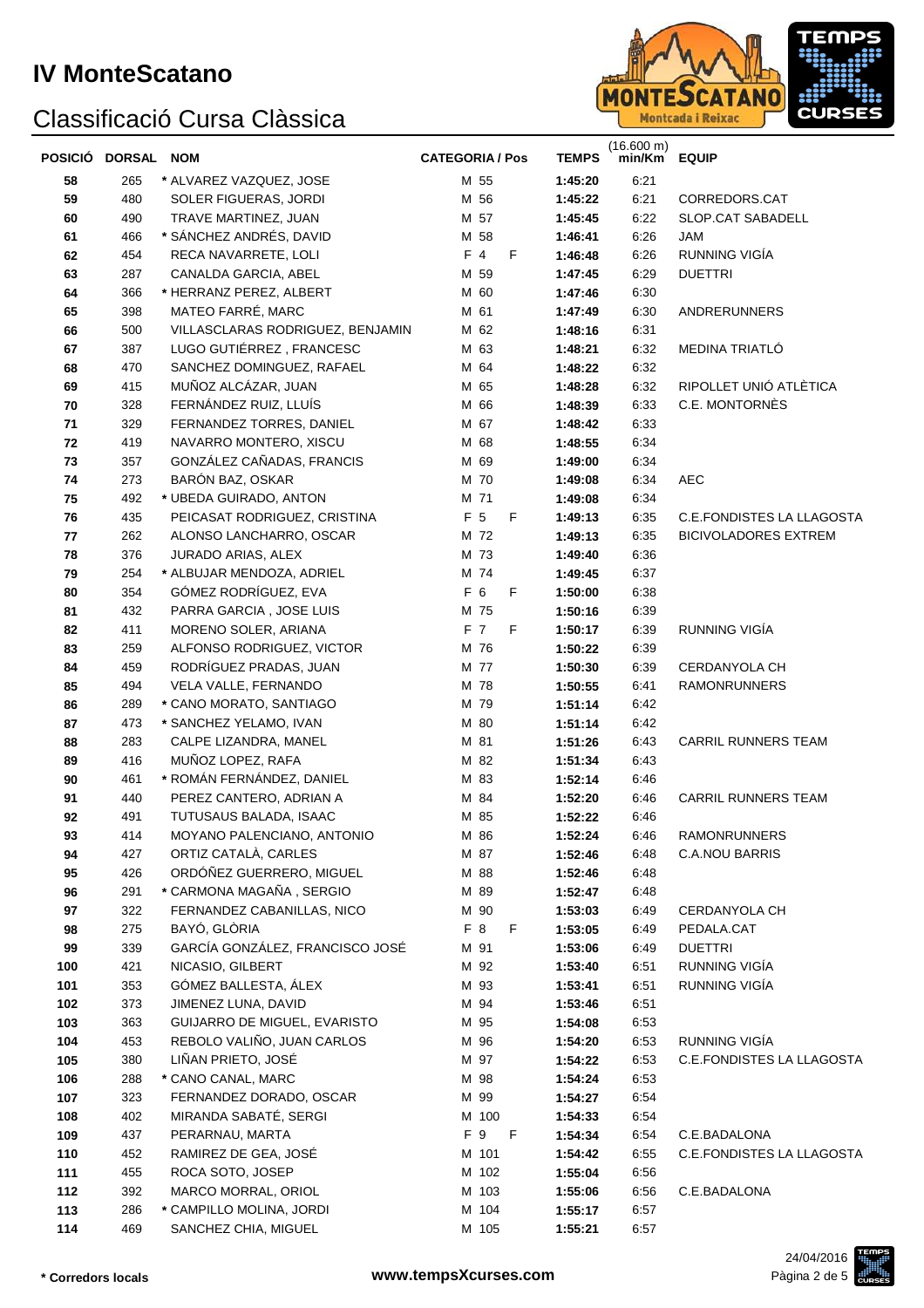

|     | POSICIÓ DORSAL | <b>NOM</b>                      | <b>CATEGORIA / Pos</b> | <b>TEMPS</b> | (16.600 m)<br>min/Km | <b>EQUIP</b>               |
|-----|----------------|---------------------------------|------------------------|--------------|----------------------|----------------------------|
| 115 | 370            | <b>IBORRA BADIA, GERARD</b>     | M 106                  | 1:55:40      | 6:58                 |                            |
| 116 | 300            | CENDRA SIMÓN, JESÚS             | M 107                  | 1:56:05      | 7:00                 | RUNNERS SABADELL           |
| 117 | 406            | MORCILLO SÁNCHEZ, CRISTINA      | F 10 F                 | 1:56:05      | 7:00                 | NORDIC WALKING SABADELL    |
| 118 | 409            | MORENO ESTEBAN, FRANCISCO JOSÉ  | M 108                  | 1:56:34      | 7:01                 | TROVIT.COM                 |
| 119 | 482            | SOSA ORTEGA, MARIO              | M 109                  | 1:57:16      | 7:04                 | C.E.BADALONA               |
| 120 | 284            | CAMPA I SOLÉ, MIQUEL            | M 110                  | 1:57:24      | 7:04                 | SAFARUNXU                  |
| 121 | 408            | * MORENO, GUILLAUME             | M 111                  | 1:57:32      | 7:05                 |                            |
| 122 | 336            | GARCIA DE LA CALLE, RICARDO     | M 112                  | 1:57:35      | 7:05                 |                            |
| 123 | 488            | * TORRES GÁLVEZ, DAVID          | M 113                  | 1:57:58      | 7:06                 |                            |
| 124 | 442            | PEREZ MARTINEZ, DANIEL          | M 114                  | 1:58:02      | 7:07                 |                            |
| 125 | 280            | BLANCO GONZALEZ, SITO           | M 115                  | 1:58:06      | 7:07                 |                            |
| 126 | 362            | GUERRERO MORALES, JAVIER        | M 116                  | 1:58:17      | 7:08                 | CORREDORS.CAT              |
| 127 | 282            | BUERA BERNABÉ, DANIEL           | M 117                  | 1:58:18      | 7:08                 | <b>OLLLU RACERS</b>        |
| 128 | 438            | PÉREZ AYALA, MONTSERRAT         | F 11 F                 | 1:58:23      | 7:08                 | CEM CERDANYOLA             |
| 129 | 345            | GASPAR DE BERNARDO, JOSÉ        | M 118                  | 1:58:37      | 7:09                 |                            |
| 130 | 324            | FERNÁNDEZ GARCÍA, DAVID         | M 119                  | 1:58:37      | 7:09                 |                            |
| 131 | 303            | CHITO OSUNA, FRANCISCO          | M 120                  | 1:58:38      | 7:09                 |                            |
| 132 | 433            | ESCOBOSA PULIDO, MARTA          | F 12 F                 | 1:59:07      | 7:11                 |                            |
| 133 | 346            | GEA BÀGUENA, OSCAR              | M 121                  | 1:59:16      | 7:11                 | CERDANYOLA CH              |
| 134 | 311            | DEL OLMO ARGÜELLO, DIEGO        | M 122                  | 1:59:48      | 7:13                 | <b>MORNINGRUNNERS</b>      |
| 135 | 277            | BENITO CABANES, JULIO           | M 123                  | 1:59:51      | 7:13                 |                            |
| 136 | 375            | JUNQUERAS CASANOVAS, JORDI      | M 124                  | 1:59:58      | 7:14                 |                            |
| 137 | 445            | PISA MONFORT, JOSE ANTONIO      | M 125                  | 1:59:59      | 7:14                 |                            |
| 138 | 251            | ABRIL CENTENO, ISABEL           | F 13 F                 | 2:00:43      | 7:16                 | RUNNING VIGÍA              |
| 139 | 292            | CARRACEDO VIU, JUANMA           | M 126                  | 2:00:56      | 7:17                 | RUNNING VIGÍA              |
| 140 | 317            | * DOÑA MARTÍN, ANGEL            | M 127                  | 2:01:20      | 7:19                 |                            |
| 141 | 343            | <b>GARCIA VALENCIA, MELI</b>    | F 14 F                 | 2:01:27      | 7:19                 | <b>CEM SISTRELLS</b>       |
| 142 | 312            | DEL RIO GORDON, FERNANDO        | M 128                  | 2:01:27      | 7:19                 |                            |
| 143 | 431            | PARAMIO LUQUE, RUBEN            | M 129                  | 2:01:37      | 7:20                 | <b>DIEDRE</b>              |
| 144 | 436            | PEÑA GOMEZ, SONIA               | F 15 F                 | 2:01:37      | 7:20                 |                            |
| 145 | 463            | * ROMERO VALLADARES, FRANCISCO  | M 130                  | 2:01:58      | 7:21                 |                            |
| 146 | 278            | BERMEJO BLANCO, GABRIEL         | M 131                  | 2:02:02      | 7:21                 | <b>RED RUNNERS</b>         |
| 147 | 396            | MASSAGUÉ BARRI, DAVID           | M 132                  | 2:02:06      | 7:21                 | <b>L'AIRE</b>              |
| 148 | 252            | ADALID VELASCO, QUIM            | M 133                  | 2:02:06      | 7:21                 | <b>L'AIRE</b>              |
| 149 | 485            | TALAVERA MOLINA, CHARO          | F 16 F                 | 2:02:16      | 7:22                 | RUNNING VIGÍA              |
| 150 | 391            | * MAÑÁN, PEP                    | M 134                  | 2:02:22      | 7:22                 |                            |
| 151 | 338            | GARCIA GONZALEZ, FRANCISCO      | M 135                  | 2:02:36      | 7:23                 |                            |
| 152 | 460            | ROLDAN BURITICA, MANUEL IGNACIO | M 136                  | 2:02:38      | 7:23                 |                            |
| 153 | 404            | MONTOYA NAVARRO, MARA           | F 17 F                 | 2:03:29      | 7:26                 | <b>VILADECANS TRIATLO</b>  |
| 154 | 483            | STARON, GEOFFROY                | M 137                  | 2:03:36      | 7:27                 | TROVIT.COM                 |
| 155 | 332            | GALVEZ HERNANDEZ, JORDI         | M 138                  | 2:03:38      | 7:27                 | MASQUES SANT ANDREU        |
| 156 | 309            | COSTAJUSSA ASENS, PERE          | M 139                  | 2:03:53      | 7:28                 |                            |
| 157 | 261            | ALONSO ALONSO, JUAN FELIX       | M 140                  | 2:03:54      | 7:28                 | RUNNING VIGÍA              |
| 158 | 467            | SANCHEZ BELTRAN, JONATAN        | M 141                  | 2:03:54      | 7:28                 | RUNNING VIGÍA              |
| 159 | 279            | BERMEJO GOMEZ, ALBERTO          | M 142                  | 2:04:05      | 7:28                 | RUNNING VIGÍA              |
| 160 | 263            | ALONSO RAMOS, DÍDAC             | M 143                  | 2:04:21      | 7:29                 | <b>CARRIL RUNNERS TEAM</b> |
| 161 | 270            | ARRONDO VILA, EDURNE            | F 18 F                 | 2:04:30      | 7:30                 | CEM CERDANYOLA             |
| 162 | 377            | * JURADO HURTADO, DAMIÁN        | M 144                  | 2:04:35      | 7:30                 |                            |
| 163 | 390            | MAESO, RAQUEL                   | F 19 F                 | 2:04:38      | 7:30                 | RUNNING VIGÍA              |
| 164 | 281            | BLANCO LEAL, MANUEL             | M 145                  | 2:05:04      | 7:32                 |                            |
| 165 | 468            | * SANCHEZ CHIA, JOSE            | M 146                  | 2:05:05      | 7:32                 | <b>TORPECAMINOS</b>        |
| 166 | 434            | PASCUAL FORTEA, ESTHER          | F 20 F                 | 2:05:11      | 7:32                 | U.G.E. BADALONA            |
| 167 | 498            | VIERA MÁRMOL, REYES             | F 21 F                 | 2:05:21      | 7:33                 | RIOS RUNNING FRANQUESES    |
| 168 | 464            | * SABATÉ NAVARRO, MARIO         | M 147                  | 2:06:36      | 7:38                 |                            |
| 169 | 318            | DURAN PAVON, FRANCISCO          | M 148                  | 2:06:57      | 7:39                 | <b>RED RUNNERS</b>         |
| 170 | 335            | GARCÍA CANDELARIO, FRAN         | M 149                  | 2:06:58      | 7:39                 | <b>RED RUNNERS</b>         |
| 171 | 337            | GARCIA FRUTOS, LLUÍS            | M 150                  | 2:07:20      | 7:40                 | CLUB ATLÈTIC CALDERÍ       |

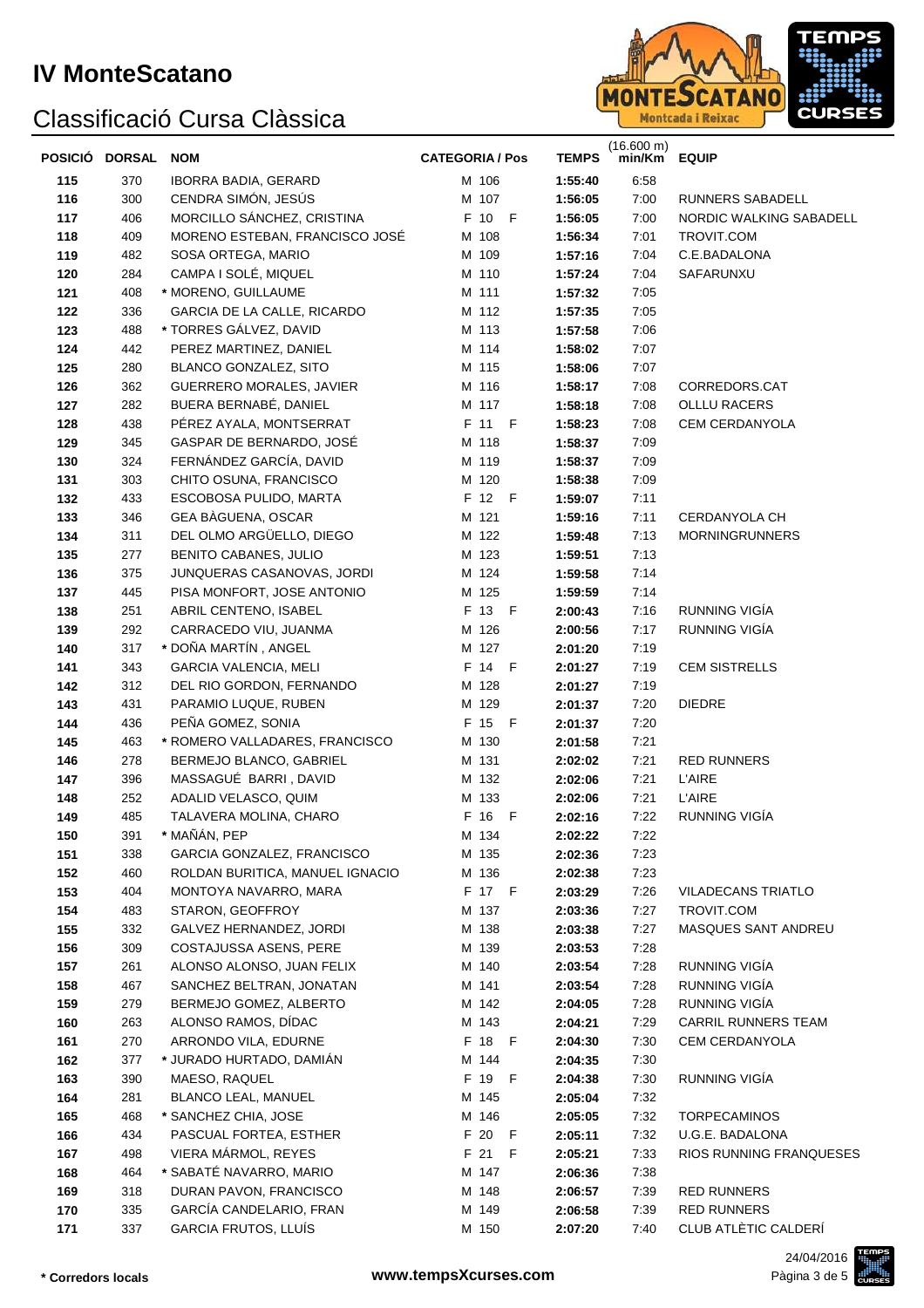

| POSICIÓ DORSAL NOM |            |                                                          | <b>CATEGORIA / Pos</b> | <b>TEMPS</b>       | $(16.600 \text{ m})$<br>min/Km | <b>EQUIP</b>                                |
|--------------------|------------|----------------------------------------------------------|------------------------|--------------------|--------------------------------|---------------------------------------------|
| 172                | 256        | ALCANTARA DOVAO, VALLE                                   | F 22 F                 | 2:07:20            | 7:40                           | RUNNING VIGÍA                               |
| 173                | 293        | * CARRASCO DE LA MANO, MIGUEL ANGE                       | M 151                  | 2:07:54            | 7:42                           |                                             |
| 174                | 308        | CORNELLES GOMEZ, JORDI                                   | M 152                  | 2:07:57            | 7:42                           | CEF FEM FORÇA                               |
| 175                | 474        | SANTANDER AGUSI, MARC                                    | M 153                  | 2:08:08            | 7:43                           |                                             |
| 176                | 424        | * OLIVER SOTO, ROBERT                                    | M 154                  | 2:08:08            | 7:43                           |                                             |
| 177                | 272        | <b>BARNET CISTERO, FERRAN</b>                            | M 155                  | 2:08:09            | 7:43                           |                                             |
| 178                | 306        | CLIMENT MOTES, VICENC                                    | M 156                  | 2:08:15            | 7:44                           | RUNNERS TEAM BADALONA                       |
| 179                | 412        | MOYA LEBRON, JOSE                                        | M 157                  | 2:08:58            | 7:46                           | RUNNING VIGÍA                               |
| 180                | 266        | ANDILLA DOMINGUEZ, GEMMA                                 | F 23 F                 | 2:09:00            | 7:46                           | RUNNING VIGÍA                               |
| 181                | 334        | GARCÍA BAUSÁN, FRANCISCO                                 | M 158                  | 2:09:15            | 7:47                           | <b>UNIVAR</b>                               |
| 182                | 425        | * OLLER GONZÁLEZ, DANIEL                                 | M 159                  | 2:09:17            | 7:47                           |                                             |
| 183                | 486        | * GUIRAO SOLER, XAVI                                     | M 160                  | 2:09:26            | 7:48                           |                                             |
| 184                | 331        | FRITZSCHE, PAULA                                         | F 24 F                 | 2:09:39            | 7:49                           | NONSTOPRUN.COM                              |
| 185                | 388        | * LUQUE LOPERA, CARLOS                                   | M 161                  | 2:09:49            | 7:49                           | <b>MAS RAMPINYO RUNNERS</b>                 |
| 186                | 276        | BEDOS BAYO, NURIA                                        | F 25 F                 | 2:10:04            | 7:50                           |                                             |
| 187                | 397        | MATEO ELVIRA, JAVI                                       | M 162                  | 2:10:32            | 7:52                           | RUNNING VIGÍA                               |
| 188                | 350<br>347 | <b>GIL VILLA, MONTSE</b><br>GEA BÀGUENA, DAVID           | F 26 F<br>M 163        | 2:10:42            | 7:52<br>7:53                   | <b>CEM SISTRELLS</b>                        |
| 189<br>190         | 451        | <b>QUERALT VENTURA, ENRIC</b>                            | M 164                  | 2:10:44<br>2:10:48 | 7:53                           | TRAIL CER RUBI                              |
| 191                | 458        | RODRIGUEZ LOPEZ, JUAN                                    | M 165                  | 2:11:22            | 7:55                           | MASQUES SANT ANDREU                         |
| 192                | 430        | PANIAGUA PEDRO, JOSE                                     | M 166                  | 2:11:37            | 7:56                           | RUNNING VIGÍA                               |
| 193                | 417        | MURILLO, FRAN                                            | M 167                  | 2:11:55            | 7:57                           | RUNNING VIGÍA                               |
| 194                | 351        | * GIMENEZ. BARRAGAN, JUAN                                | M 168                  | 2:12:05            | 7:57                           | SEX&RUN                                     |
| 195                | 255        | ALCALÀ PIÑOL, NURIA                                      | F 27 F                 | 2:13:03            | 8:01                           | RUNNERS ONLINE                              |
| 196                | 487        | TORNÉ SANCHEZ, NATÀLIA                                   | F 28<br>F              | 2:13:32            | 8:03                           |                                             |
| 197                | 307        | CONCA RUZAFA, AINA                                       | F 29<br>F              | 2:13:33            | 8:03                           |                                             |
| 198                | 315        | DIAZ CASAS, MARTA                                        | F 30<br>- F            | 2:14:07            | 8:05                           | <b>C.A.NOU BARRIS</b>                       |
| 199                | 484        | SUAREZ GLEZ, JORDI                                       | M 169                  | 2:14:41            | 8:07                           | <b>NONE</b>                                 |
| 200                | 314        | DELGADO BELMONTE, JOAQUIM                                | M 170                  | 2:16:37            | 8:14                           | CORREDORS.CAT                               |
| 201                | 364        | * GUZMAN GONZALEZ, JAVIER                                | M 171                  | 2:18:34            | 8:21                           | CAP                                         |
| 202                | 394        | MARTIN SOUSA, SONIA                                      | F 31 F                 | 2:18:35            | 8:21                           | CEF FEM FORÇA                               |
| 203                | 257        | ALDRUFEU QUIÑONERO, JOAN                                 | M 172                  | 2:18:40            | 8:21                           | RUNNING VIGÍA                               |
| 204                | 325        | FERNANDEZ LAFIGUERA, KIKO                                | M 173                  | 2:18:40            | 8:21                           | RUNNING VIGÍA                               |
| 205                | 310        | CUENCA GRANADOS, ALBERTO                                 | M 174                  | 2:18:43            | 8:21                           | TROVIT.COM                                  |
| 206                | 348        | GIL, JULIAN                                              | M 175                  | 2:18:59            | 8:22                           |                                             |
| 207                | 274        | BARRIO GIL, ALBERT A.                                    | M 176                  | 2:19:09            | 8:23                           |                                             |
| 208                | 327        | FERNÁNDEZ ROJO, JUAN PABLO                               | M 177                  | 2:19:37            | 8:25                           | <b>CEGUB</b>                                |
| 209                | 462        | ROMAN ROLDAN, SONIA                                      | F 32 F                 | 2:20:07            | 8:26                           | CEF FEM FORÇA                               |
| 210                | 475        | SARMIENTO SANJUAN, MARIA JOSE                            | F 33 F                 | 2:20:23            | 8:27                           | RUNNING VIGÍA                               |
| 211                | 413        | MOYA MUÑOZ, FRANCISCO                                    | M 178                  | 2:22:30            | 8:35                           | RUNNING VIGÍA                               |
| 212                | 290        | CAPILLA VERGARA, FRANCISCO                               | M 179                  | 2:22:31            | 8:35                           | RUNNING VIGÍA                               |
| 213                | 313        | DEL TÍO MUÑOZ, MARIBEL                                   | F 34 F                 | 2:23:04            | 8:37                           | RUNNING VIGÍA                               |
| 214                | 267        | ANGUS DOMINGO, JUAN                                      | M 180                  | 2:24:07            | 8:41                           |                                             |
| 215                | 301<br>448 | * CERA IZQUIERDO, ANTONIO<br>PRIETO RODRIGUEZ, ANA MARIA | M 181<br>F 35 F        | 2:24:17            | 8:42<br>8:50                   | ALBONDIGUILLAS RUNNING<br>CORREDORS POLINYÀ |
| 216<br>217         | 418        | NAVARRO CANTAN, JUAN CARLOS                              | M 182                  | 2:26:36<br>2:27:30 | 8:53                           |                                             |
| 218                | 341        | GARCÍA MANZANILLA, VIVIANA                               | F 36 F                 | 2:27:48            | 8:54                           | RUNNING VIGÍA                               |
| 219                | 326        | FERNÁNDEZ LLEDÓ, SONIA                                   | F 37 F                 | 2:28:14            | 8:56                           | <b>CEME ATLETISME</b>                       |
| 220                | 476        | SAUCEDO MANSILLA, MAYKA                                  | F 38 F                 | 2:28:32            | 8:57                           | RUNNING VIGÍA                               |
| 221                | 444        | PEREZ XARAU, CARLES                                      | M 183                  | 2:28:44            | 8:58                           | <b>RED RUNNERS</b>                          |
| 222                | 439        | PASTOR SIMARRO, JOSE ANGEL                               | M 184                  | 2:29:58            | 9:02                           | RUNNING VIGÍA                               |
| 223                | 379        | LECHA SANCHEZ, FELIX                                     | M 185                  | 2:29:58            | 9:02                           | RUNNING VIGÍA                               |
| 224                | 429        | OTERO FERNÁNDEZ, GABI                                    | M 186                  | 2:29:58            | 9:02                           | RUNNING VIGÍA                               |
| 225                | 367        | HUERTAS BUJALDON, MERY                                   | F 39 F                 | 2:29:58            | 9:02                           | RUNNING VIGÍA                               |
| 226                | 359        | GONZALEZ PEÑA, MANEL                                     | M 187                  | 2:30:30            | 9:04                           | CORREDORS.CAT                               |
| 227                | 381        | LIZAN GALLARDO, OLGA                                     | F 40 F                 | 2:30:30            | 9:04                           | CORREDORS.CAT                               |
| 228                | 493        | USÓN MARÈS, XAVIER                                       | M 188                  | 2:30:56            | 9:06                           | RUNNERS ONLINE                              |